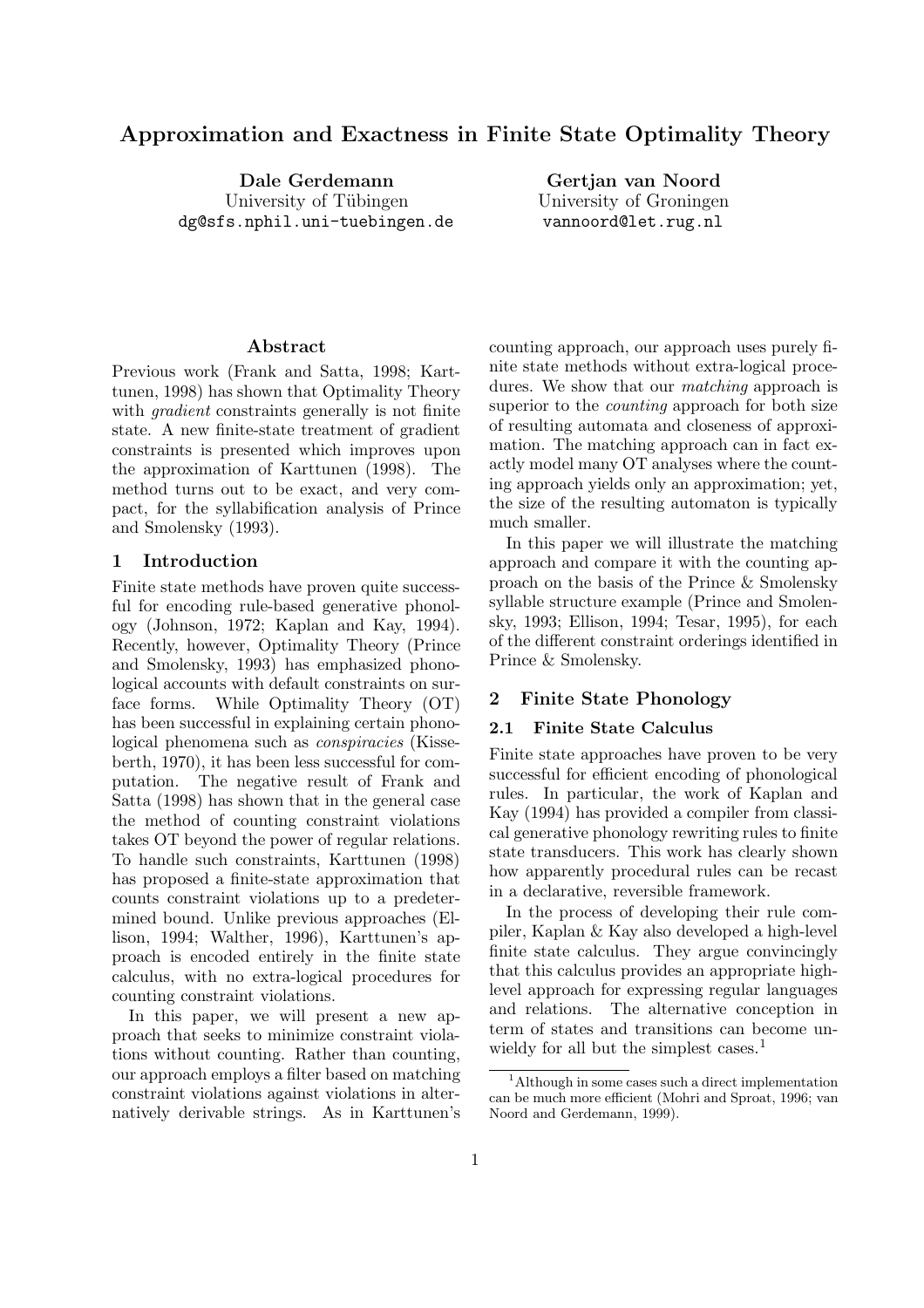|                          | empty string                       |
|--------------------------|------------------------------------|
| $[E1, E2, \ldots, En]$   | concatenation of $E1$ $En$         |
| 1 }                      | empty language                     |
| $\{E1, E2, \ldots, En\}$ | union of $E1$ $En$                 |
| (E)                      | grouping for op. precedence        |
| E*                       | Kleene closure                     |
| $E+$                     | Kleene plus                        |
| E^                       | optionality                        |
| $E1 - E2$                | difference                         |
| $\tilde{}$ E             | complement                         |
| \$ E                     | containment                        |
| E1 & E2                  | intersection                       |
| ?                        | any symbol                         |
| $E1 \times E2$           | cross-product                      |
| A o B                    | composition                        |
| domain(E)                | domain of a transduction           |
| range(E)                 | range of a transduction            |
| identity(E)              | identity transduction <sup>2</sup> |
| inverse(E)               | inverse transduction               |
|                          |                                    |

Table 1: Regular expression operators.

Kaplan & Kay's finite state calculus now exists in multiple implementations, the most wellknown of which is that of Karttunen et al. (1996). In this paper, however, we will use the alternative implementation provided by the FSA Utilities (van Noord, 1997; van Noord, 1999; van Noord and Gerdemann, 1999). The FSA Utilities allows the programmer to introduce new regular expression operators of arbitrary complexity. This higher-level interface allows us to express our algorithm more easily. The syntax of the FSA Utilities calculus is summarized in Table 1.

The finite state calculus has proven to be a very useful tool for the development of higherlevel finite state operators (Karttunen, 1995; Kempe and Karttunen, 1996; Karttunen, 1996; Gerdemann and van Noord, 1999). An interesting feature of most such operators is that they are implemented using a generate-and-test paradigm. Karttunen (1996), for example, introduces an algorithm for a leftmost-longest replacement operator. Somewhat simplified, we may view this algorithm as having two steps. First, the generator freely marks up possible replacement sites. Then the tester, which is an identity transducer, filters out those cases not conforming to the leftmost-longest strategy.

Since the generator and tester are both implemented as transducers, they can be composed into a single transducer, which eliminates the inefficiency normally associated with generateand-test algorithms.

#### 2.2 Finite State Optimality Theory

The generate-and-test paradigm initially appears to be appropriate for optimality theory. If, as claimed in Ellison (1994), Gen is a regular relation and if each constraint can be implemented as an identity transducer, then optimality theory analyses could be implemented as in fig. 1.



Figure 1: Optimality Theory as Generate and Test

The problem with this simple approach is that in OT, a constraint is allowed to be violated if none of the candidates satisfy that constraint. Karttunen (1998) treats this problem by providing a new operator for lenient composition, which is defined in terms of the auxiliary operation of priority union. In the FSA Utilities calculus, these operations can be defined as:<sup>3</sup>

```
macro(priority_union(Q,R),
      {Q, \text{ "domain(Q) o R}}.
macro(lenient_composition(S,C),
      priority_union(S o C, S)).
```
The effect here is that the lenient composition of S and C is the composition of S and C, except for those elements in the domain of S that are not mapped to anything by S o C. For these elements not in the domain of S o C, the effect is the same as the effect of S alone. We use the

<sup>2</sup> If an expression for a recognizer occurs in a context where a transducer is required, the identity operation will be used implicitly for coercion.

 ${}^{3}$ The notation macro(Expr1, Expr2) is used to indicate that the regular expression Expr1 is an abbreviation for the expression Expr2. Because Prolog variables are allowed in both expressions this turns out to be an intuitive and powerful notation (van Noord and Gerdemann, 1999).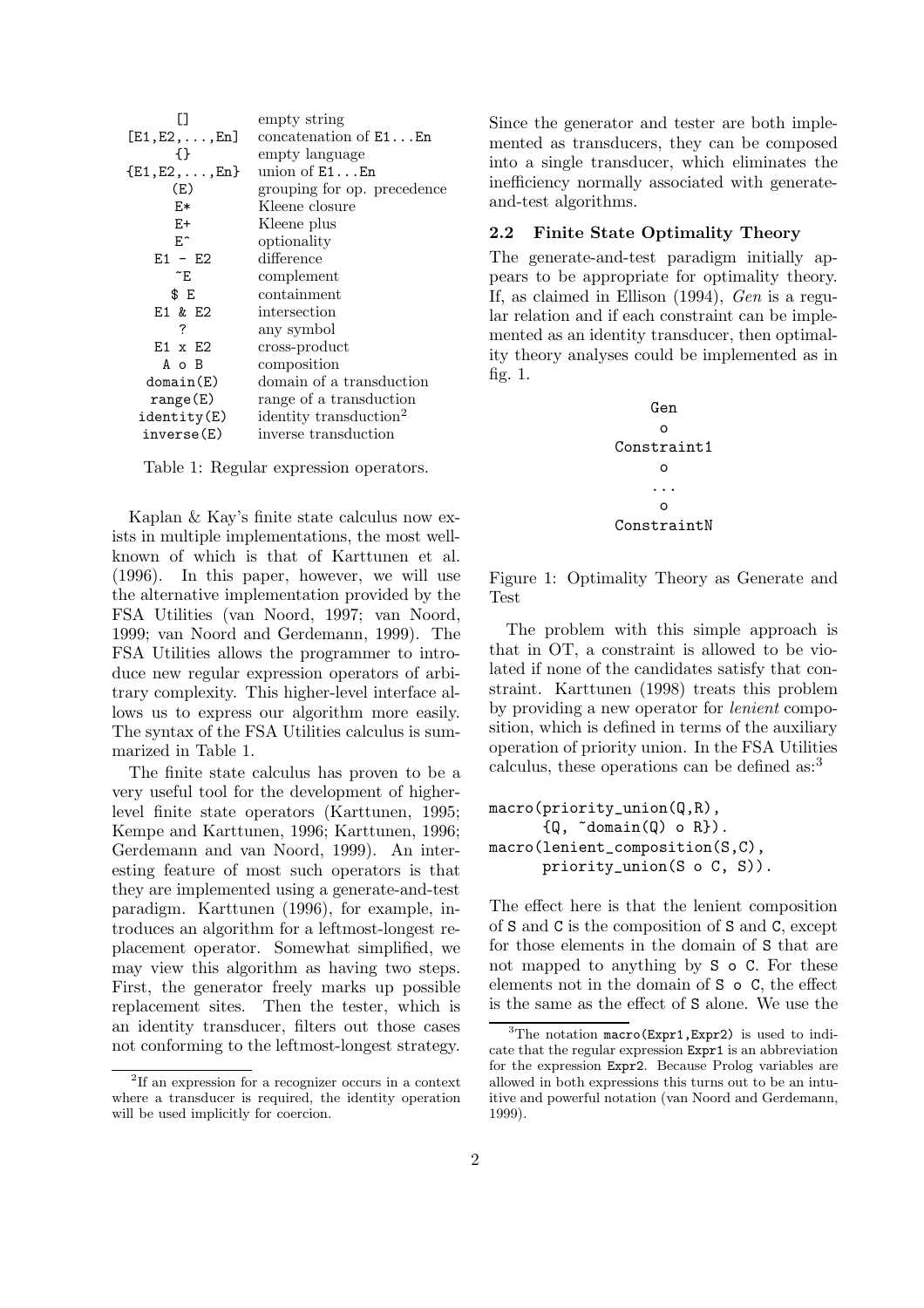notation S lc C as a succinct notation for the lenient composition of S and C. Using lenient composition an OT analysis can be written as in fig. 2.

Gen lc Constraint1 lc ... lc ConstraintN

Figure 2: Optimality Theory as Generate and Test with Lenient Composition

The use of lenient composition, however, is not sufficient for implementing optimality theory. In general, a candidate string can violate a constraint multiple times and candidates that violate the constraint the least number of times need to be preferred. Lenient composition is sufficient to prefer a candidate that violates the constraint 0 times over a candidate that violates the constraint at least once. However, lenient composition cannot distinguish two candidates if the first contains one violation, and the second contains at least two violations.

The problem of implementing optimality theory becomes considerably harder when constraint violations need to be counted. As Frank and Satta (1998) have shown, an OT describes a regular relation under the assumptions that Gen is a regular relation, and each of the constraints is a regular relation which maps a candidate string to a natural number (indicating the number of constraint violations in that candidate), where the range of each constraint is finite. If constraints are defined in such a way that there is no bound to the number of constraint violations that can occur in a given string, then the resulting OT may describe a relation that is not regular. A simple example of such an OT (attributed to Markus Hiller) is the OT in which the inputs of interest are of the form [a\*,b\*], Gen is defined as a transducer which maps all a's to b's and all b's to a's, or alternatively, it performs the identity map on each a and b:

 ${[ (a \times b)*, (b \times a)*]},$  $[(a \times a)*(b \times b)*]\}$  This OT contains only a single constraint, <sup>∗</sup>A: a string should not contain a. As can easily be verified, this OT defines the relation  $\{ (a^n b^m, a^n b^m) | n \leq m \} \cup \{ (a^n b^m, b^n a^m) | m \leq n \},\$ which can easily be shown to be non-regular.

Although the OT described above is highly unrealistic for natural language, one might nevertheless expect that a constraint on syllable structure in the analysis of Prince & Smolensky would require an unbounded amount of counting (since words are of unbounded length), and that therefore such analyses would not be describable as regular relations. An important conclusion of this paper is that, contrary to this potential expectation, such cases in fact can be shown to be regular.

#### 2.3 Syllabification in Finite State OT

In order to illustrate our approach, we will start with a finite state implementation of the syllabification analysis as presented in chapter 6 of Prince and Smolensky (1993). This section is heavily based on Karttunen (1998), which the reader should consult for more explanation and examples.

The inputs to the syllabification OT are sequences of consonants and vowels. The input will be marked up with *onset*, *nucleus*, *coda* and unparsed brackets; where a syllable is a sequence of an optional onset, followed by a nucleus, followed by an optional coda. The input will be marked up as a sequence of such syllables, where at arbitrary places unparsed material can intervene. The assumption is that an unparsed vowel or consonant is not spelled out phonetically. Onsets, nuclei and codas are also allowed to be empty; the phonetic interpretation of such constituents is epenthesis.

First we give a number of simple abbreviations:

```
macro(cons,
```

```
{b,c,d,f,g,h,j,k,l,m,n,
       p,q,r,s,t,v,w,x,y,z} ).
macro(vowel, {a,e,o,u,i}).
macro(o_br, 'O['). % onset
macro(n_br, 'N['). % nucleus
macro(d_br, 'D['). % coda
macro(x_br, \quad 'X['). % unparsed\text{macro}(r_b, \quad \text{'})').
macro(bracket,
      \{o\_br, n\_br, d\_br, x\_br, r\_br\}.
```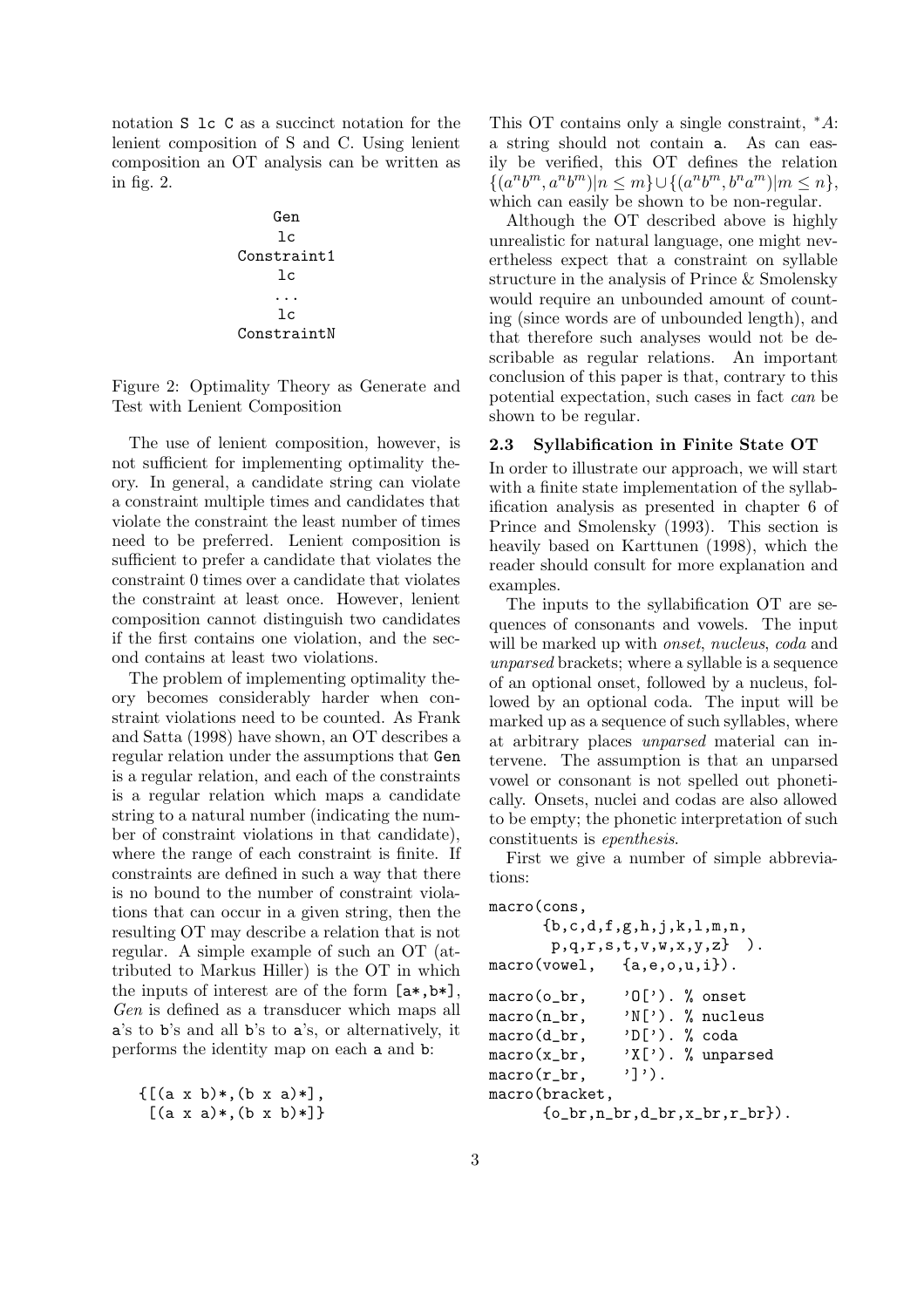| macro(onset,                           | $[o_br, cons^-, r_br]$ . |  |
|----------------------------------------|--------------------------|--|
| macro(nucleus, [n_br, vowel^, r_br]).  |                          |  |
| macro(coda, [d_br,cons^,r_br]).        |                          |  |
| macro(unparsed, [x_br, letter, r_br]). |                          |  |

Following Karttunen, Gen is formalized as in fig. 3. Here, parse introduces onset, coda or unparsed brackets around each consonant, and nucleus or unparsed brackets around each vowel. The replace(T, Left, Right) transducer applies transducer T obligatory within the contexts specified by Left and Right (Gerdemann and van Noord, 1999). The replace(T) transducer is an abbreviation for replace(T, [], []), i.e. T is applied everywhere. The overparse transducer introduces optional 'empty' constituents in the input, using the *intro-each-pos* operator.<sup>4</sup>

In the definitions for the constraints, we will deviate somewhat from Karttunen. In his formalization, a constraint simply describes the set of strings which do not violate that constraint. It turns out to be easier for our extension of Karttunen's formalization below, as well as for our alternative approach, if we return to the concept of a constraint as introduced by Prince and Smolensky where a constraint adds marks in the candidate string at the position where the string violates the constraint. Here we use the symbol @ to indicate a constraint violation. After checking each constraint the markers will be removed, so that markers for one constraint will not be confused with markers for the next.

```
macro(mark_violation(parse),
     replace(([] x 0), x.br, []).
```

```
macro(mark_violation(no_coda),
     replace(([] x 0), d.br, []).
```
macro(mark\_violation(fill\_nuc),  $replace(([] x 0), [n.br, r.br], [])).$ 

```
macro(mark_violation(fill_ons),
     replace(([] x 0), [o_b, r_b, r_b, [])).
```
# macro(mark\_violation(have\_ons),  $replace(([] x @), [] , n_br)$ o  $replace((@ x []), onset, [])).$

The parse constraint simply states that a candidate must not contain an unparsed constituent. Thus, we add a mark after each unparsed bracket. The no\_coda constraint is similar: each coda bracket will be marked. The fill nuc constraint is only slightly more complicated: each sequence of a nucleus bracket immediately followed by a closing bracket is marked. The *fill\_ons* constraint treats empty onsets in the same way. Finally, the *have\_ons* constraint is somewhat more complex. The constraint requires that each nucleus is preceded by an onset. This is achieved by marking all nuclei first, and then removing those marks where in fact an onset is present.

This completes the building blocks we need for an implementation of Prince and Smolensky's analysis of syllabification. In the following sections, we present two alternative implementations which employ these building blocks. First, we discuss the approach of Karttunen (1998), based on the lenient composition operator. This approach uses a counting approach for multiple constraint violations. We will then present an alternative approach in which constraints eliminate candidates using matching.

### 3 The Counting Approach

In the approach of Karttunen (1998), a candidate set is leniently composed with the set of strings which satisfy a given constraint. Since we have defined a constraint as a transducer which marks candidate strings, we need to alter the definitions somewhat, but the resulting transducers are equivalent to the transducers produced by Karttunen (1998). We use the (left-associative) optimality operator oo for applying an OT constraint to a given set of can- $\rm didates:$ <sup>5</sup>

<sup>&</sup>lt;sup>4</sup>An alternative would be to define *overparse* with a Kleene star in place of the option operator. This would introduce unbounded sequences of empty segments. Even though it can be shown that, with the constraints assumed here, no optimal candidate ever contains two empty segments in a row (proposition 4 of Prince and Smolensky (1993)) it is perhaps interesting to note that defining Gen in this alternative way causes cases of infinite ambiguity for the counting approach but is unproblematic for the matching approach.

 ${}^{5}$ The operators 'o' and 'lc' are assumed to be left associative and have equal precedence.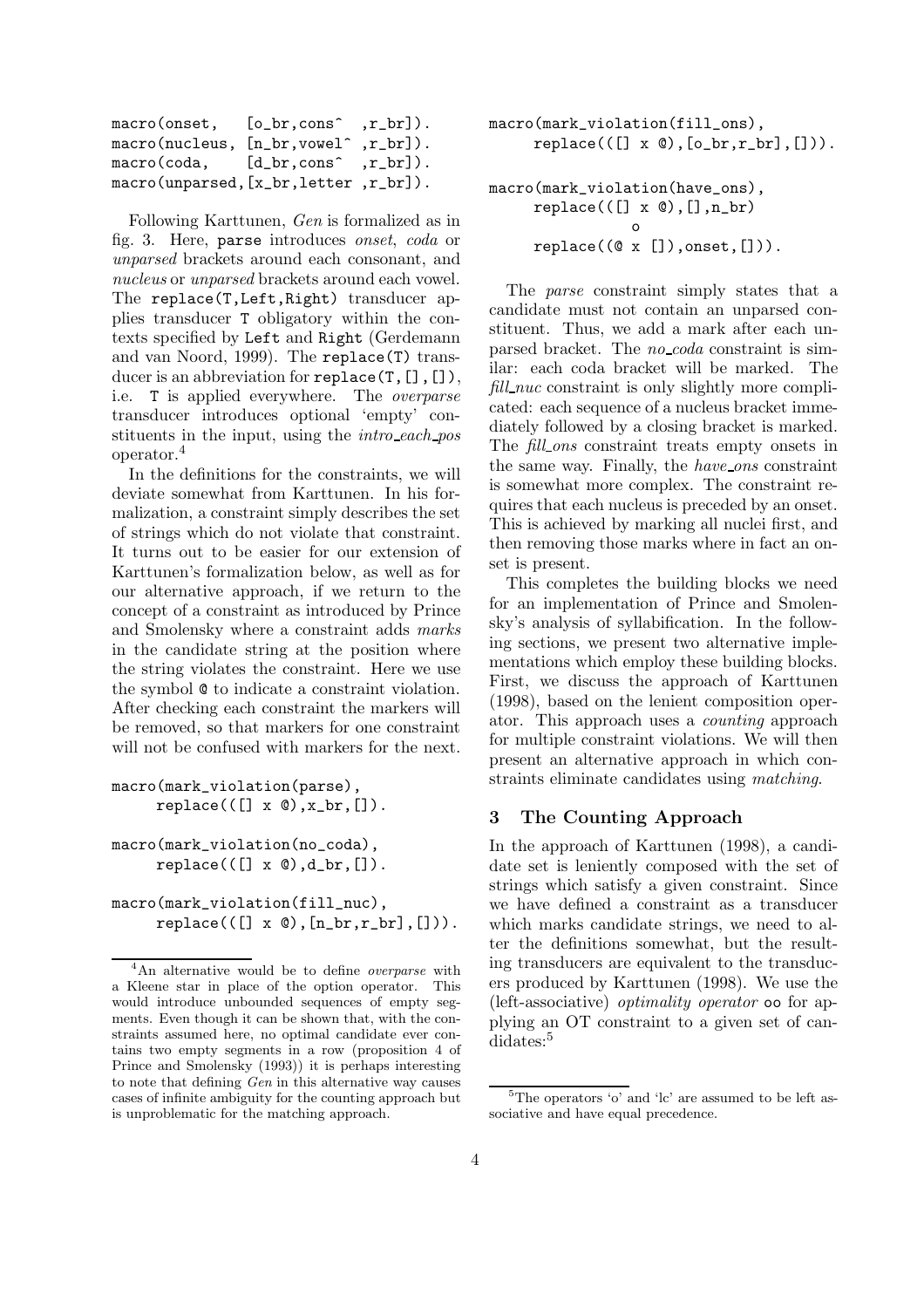```
macro(gen, {cons, vowel}*
                       o
                   overparse
                       o
                     parse
                       o
                syllable_structure ).
macro(parse, replace([[] x {o_br,d_br,x_br},cons, [] x r_br])
                                 o
            replace([[] x {n.br, x.br}, vowel, [] x r.br]).macro(overparse,intro_each_pos([{o_br,d_br,n_br},r_br]^)).
macro(intro_each_pos(E), [[[] x E, ?]*, [] x E]).macro(syllable_structure,ignore([onset^,nucleus,coda^],unparsed)*).
```
Figure 3: The definition of Gen

```
macro(Cands oo Constraint,
           Cands
             o
  mark_violation(Constraint)
             lc
         \sim ($ @)
              o
      \{ Q \times [], ? - @}* ).
```
Here, the set of candidates is first composed with the transducer which marks constraint violations. We then leniently compose the resulting transducer with  $\tilde{\ }$  ( $\oint$   $\tilde{\ }$ )<sup>6</sup>, which encodes the requirement that no such marks should be contained in the string. Finally, the remaining marks (if any) are removed from the set of surviving candidates. Using the optimality operator, we can then combine Gen and the various constraints as in the following example (equivalent to figure 14 of Karttunen (1998)):

macro(syllabify, gen oo have\_ons oo no\_coda oo fill\_nuc oo

 ${}^{6}$ As explained in footnote 2, this will be coerced into an identity transducer.

parse oo fill\_ons ).

As mentioned above, a candidate string can violate a constraint multiple times and candidates that violate the constraint the least number of times need to be preferred. Lenient composition cannot distinguish two candidates if the first contains one violation, and the second contains at least two violations. For example, the above syllabify transducer will assign three outputs to the input bebop:

 $O[b]N[e]X[b]X[o]X[p]$ O[b]N[e]O[b]N[o]X[p] X[b]X[e]O[b]N[o]X[p]

In this case, the second output should have been preferred over the other two, because the second output violates 'Parse' only once, whereas the other outputs violate 'Parse' three times. Karttunen recognizes this problem and proposes to have a sequence of constraints Parse0, Parse1, Parse2 ... ParseN, where each ParseX constraint requires that candidates not contain more than  $\overrightarrow{X}$  unparsed constituents.<sup>7</sup> In this case, the resulting transducer only approximates

<sup>7</sup>This construction is similar to the construction in Frank and Satta (1998), who used a suggestion in Ellison (1994).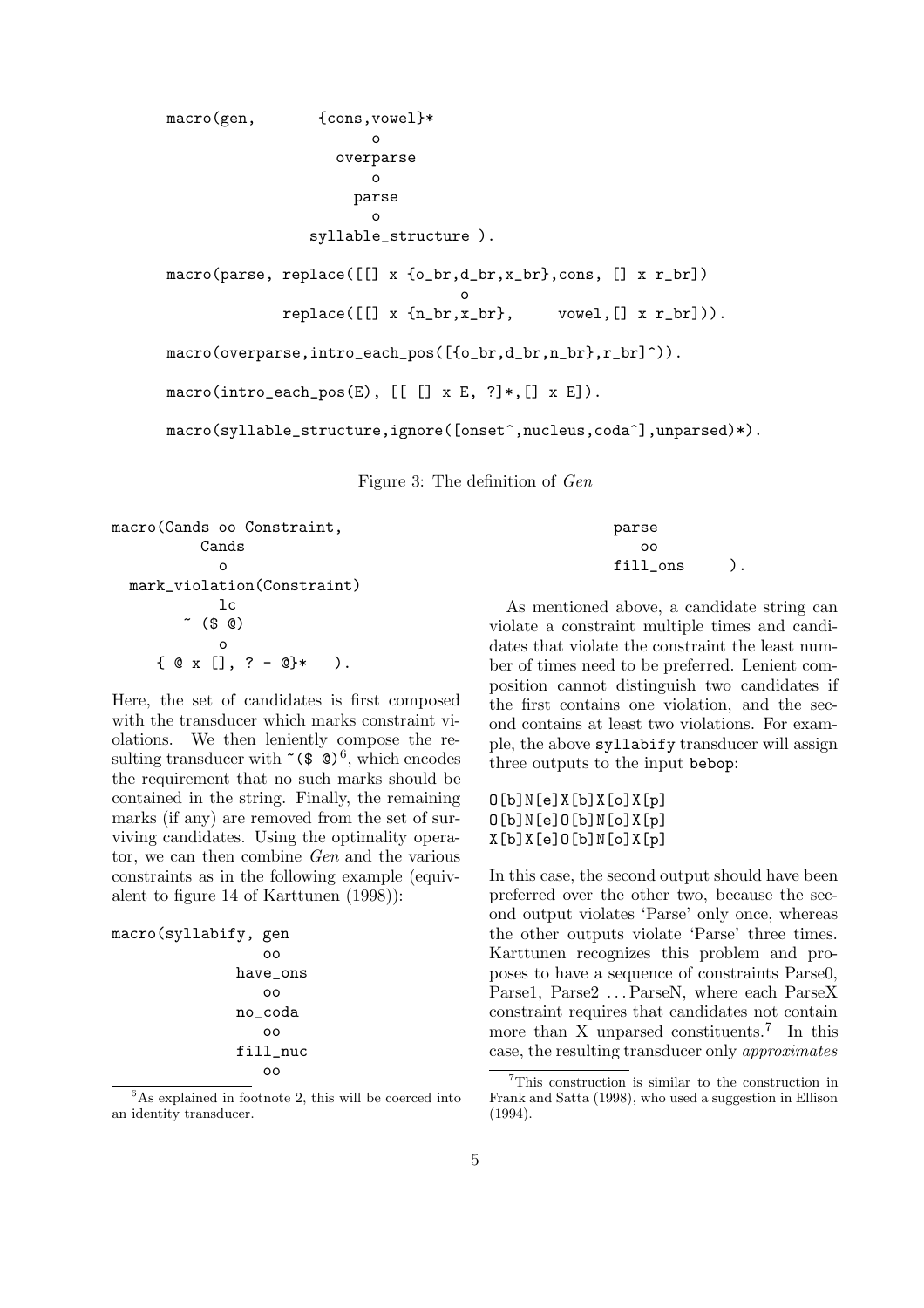the OT analysis, because it turns out that for any X there are candidate strings that this transducer fails to handle correctly (assuming that there is no bound on the length of candidate strings).

Our notation is somewhat different, but equivalent to the notation used by Karttunen. Instead of a sequence of constraints Cons0 ... ConsX, we will write Cands oo Prec :: Cons, which is read as: apply constraint Cons to the candidate set Cands with precision Prec, where "precision" means the predetermined bound on counting. For example, a variant of the syllabify constraint can be defined as:

```
macro(syllabify, gen
```

```
oo
have_ons
   oo
no_coda
   oo
1 :: fill_nuc
   oo
8 :: parse
   oo
fill_ons ).
```
Using techniques described in §5, this variant can be shown to be exact for all strings of length  $\leq$  10. Note that if no precision is specified, then a precision of 0 is assumed.

This construct can be defined as follows (in the actual implementation the regular expression is computed dynamically based on the value of Prec):

```
macro(Cands oo 3 :: Constraint,
                          Cands
                                  o
     mark_violation(Constraint)
                               lc
     ~ ([($ @),($ @),($ @),($ @)])
                              lc
          ~ ([($ @),($ @),($ @)])
                              lc
               ~ ([($ @),($ @)])
                               lc
                     ( \frac{1}{2} \frac{1}{2} \frac{1}{2} \frac{1}{2} \frac{1}{2} \frac{1}{2} \frac{1}{2} \frac{1}{2} \frac{1}{2} \frac{1}{2} \frac{1}{2} \frac{1}{2} \frac{1}{2} \frac{1}{2} \frac{1}{2} \frac{1}{2} \frac{1}{2} \frac{1}{2} \frac{1}{2} \frac{1}{2} \frac{1}{2} \frac{1}{2o
             \{ \emptyset : [] , ? - \mathbb{Q} * ).
```
### 4 The Matching Approach

#### 4.1 Introduction

In order to illustrate the alternative approach, based on matching we return to the bebop example given earlier, repeated here:

| c1: O[b]N[e]X[b]X[o]X[p] |  |  |  |  |  |  |
|--------------------------|--|--|--|--|--|--|
| c2: 0[b]N[e]0[b]N[o]X[p] |  |  |  |  |  |  |
| c3: X[b]X[e]O[b]N[o]X[p] |  |  |  |  |  |  |

Here an instance of 'X[' is a constraint violation, so c2 is the best candidate. By counting, one can see that c2 has one violation, while c1 and c3 each have 3. By matching, one can see that all candidates have a violation in position 13, but c1 and c3 also have violations in positions not corresponding to violations in c2. As long the positions of violations line up in this manner, it is possible to construct a finite state filter to rule out candidates with a non-minimal number of violations. The filter will take the set of candidates, and subtract from that set all strings that are similar, except that they contain additional constraint violations.

Given the approach of marking up constraint violations introduced earlier, it is possible to construct such a matching filter. Consider again the 'bebop' example. If the violations are marked, the candidates of interest are:

|  |  |  |  |  |  | O[b]N[e]X[©b]X[©o]X[©p] |  |  |  |  |
|--|--|--|--|--|--|-------------------------|--|--|--|--|
|  |  |  |  |  |  | O[b]N[e]O[b]N[o]X[0p]   |  |  |  |  |
|  |  |  |  |  |  | X[@b]X[@e]O[b]N[o]X[@p] |  |  |  |  |

For the filter, we want to compare alternative mark-ups for the same input string. Any other differences between the candidates can be ignored. So the first step in constructing the filter is to eliminate everything except the markers and the original input. For the syllable structure example, finding the original input is easy since it never gets changed. For the "bebop" example, the filter first constructs:

|  |  |  |  | b e @ b @ o @ p |  |
|--|--|--|--|-----------------|--|
|  |  |  |  | be bo @p        |  |
|  |  |  |  | ObOebo Op       |  |

Since we want to rule out candidates with at least one more constraint violation than necessary, we apply a transducer to this set which inserts at least one more marker. This will yield an infinite set of bad candidates each of which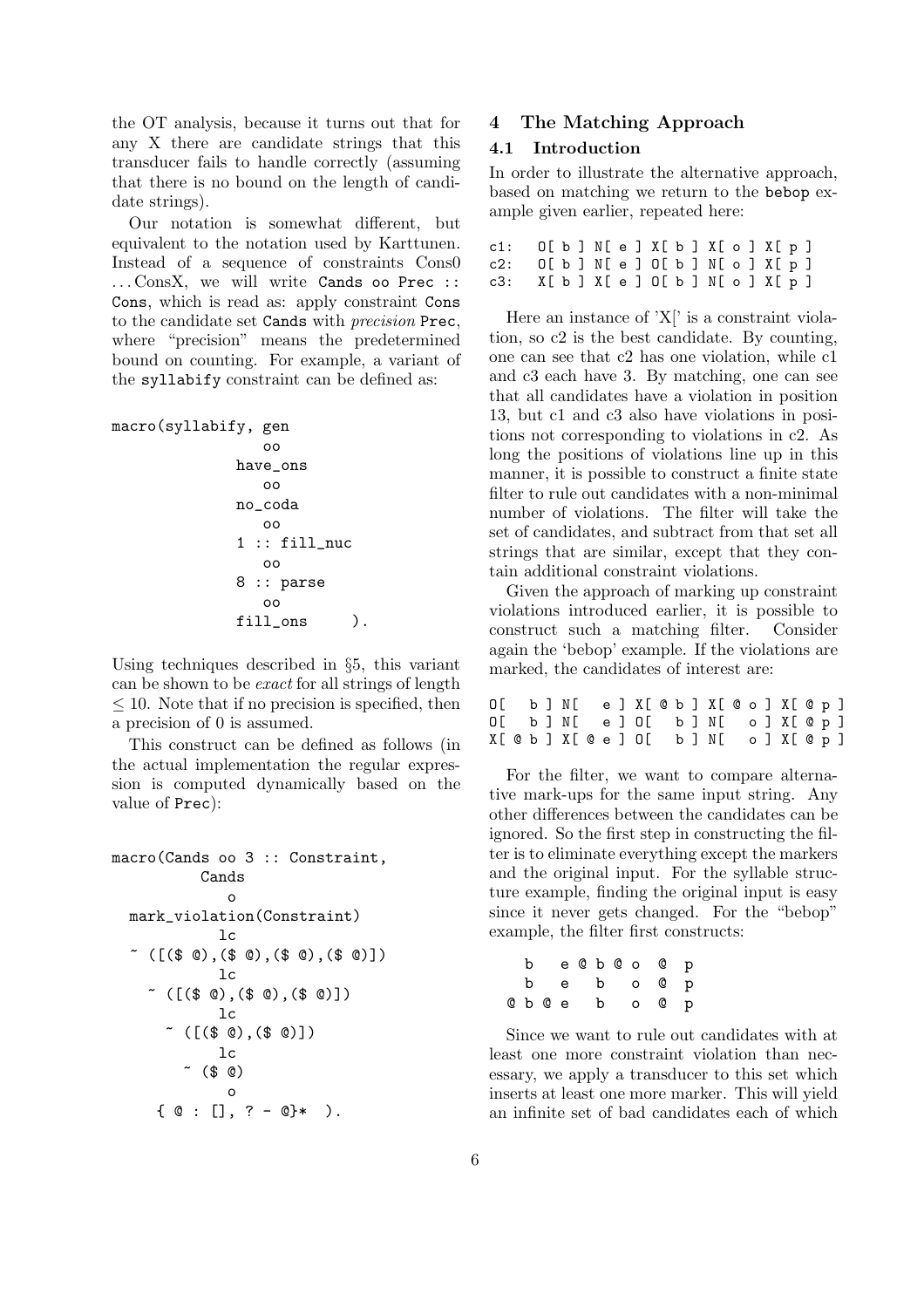has at least two markers and with one of the markers coming directly before the final 'p'.

In order to use this set of bad candidates as a filter, brackets have to be reinserted. But since the filter does not care about positions of brackets, these can be inserted randomly. The result is the set of all strings with at least two markers, one of the markers coming directly before the final 'p', and arbitrary brackets anywhere. This set includes the two candidates c1 and c3 above. Therefore, after applying this filter only the optimal candidate survives. The three steps of deleting brackets, adding extra markers and randomly reinserting brackets are encoded in the add violation macro given in fig. 4.

The application of an OT constraint can now be defined as follows, using an alternative definition of the optimality operator:

```
macro(Cands oo Constraint,
           Cands
              o
   mark_violation(Constraint)
              o
      ~ range(Cands
                 o
          mark_violation(Constraint)
                 o
           add_violation)
              o
       \{({\tt 0 x} []) , ( ? - {\tt 0})\} * ).
```
Note that this simple approach only works in cases where constraint violations line up neatly. It turns out that for the syllabification example discussed earlier that this is the case. Using the syllabify macro given above with this matching implementation of the optimality operator produces a transducer of only 22 states, and can be shown to be exact for all inputs!

### 4.2 Permutation

In the general case, however, constraint violations need not line up. For example, if the order of constraints is somewhat rearranged as in:

### parse oo fill\_ons oo have\_ons oo fill\_nuc oo no\_coda

the matching approach is not exact: it will produce wrong results for an input such as 'arts':

### N[a]D[r]O[t]N[]D[s] %cf: art@s N[a]O[r]N[]D[t]O[s]N[] %cf: ar@ts@

Here, the second output should not be produced because it contains one more violation of the fill nuc constraint. In such cases, a limited amount of permutation can be used in the filter to make the marker symbols line up. The add violation filter of fig. 4 can be extended with the following transducer which permutes marker symbols:

macro(permute\_marker,  $[ { [ ? *, (0 x []), ? *, ([] x 0) ], }$  $[? *, ([] x 0), ? *, (0 x [])]$  \*, ? \*]).

Greater degrees of permutation can be achieved by composing permute marker several times. For example: $8$ 

```
macro(add_violation(3),
 \{(bracket x[]), (? - bracket)\}*
                  o
      [? * , ([x \circledcirc)] + , ? *]o
         permute_marker
                  o
         permute_marker
                  o
         permute_marker
                  o
 {([ ] x bracket), ( ? - bracket)}* ).
```
So we can incorporate a notion of 'precision' in the definition of the optimality operator for the matching approach as well, by defining:

```
macro(Cands oo Prec :: Constraint),
         Cands
           o
 mark_violation(Constraint)
           o
   ~ range(Cands
              o
       mark_violation(Constraint)
              o
         add_violation(Prec))
           o
   \{ (\alpha x []), (? - \omega) }* ).
```
<sup>8</sup>An alternative approach would be to compose the permute marker transducers before inserting extra markers. Our tests, however, show this alternative to be somewhat less efficient.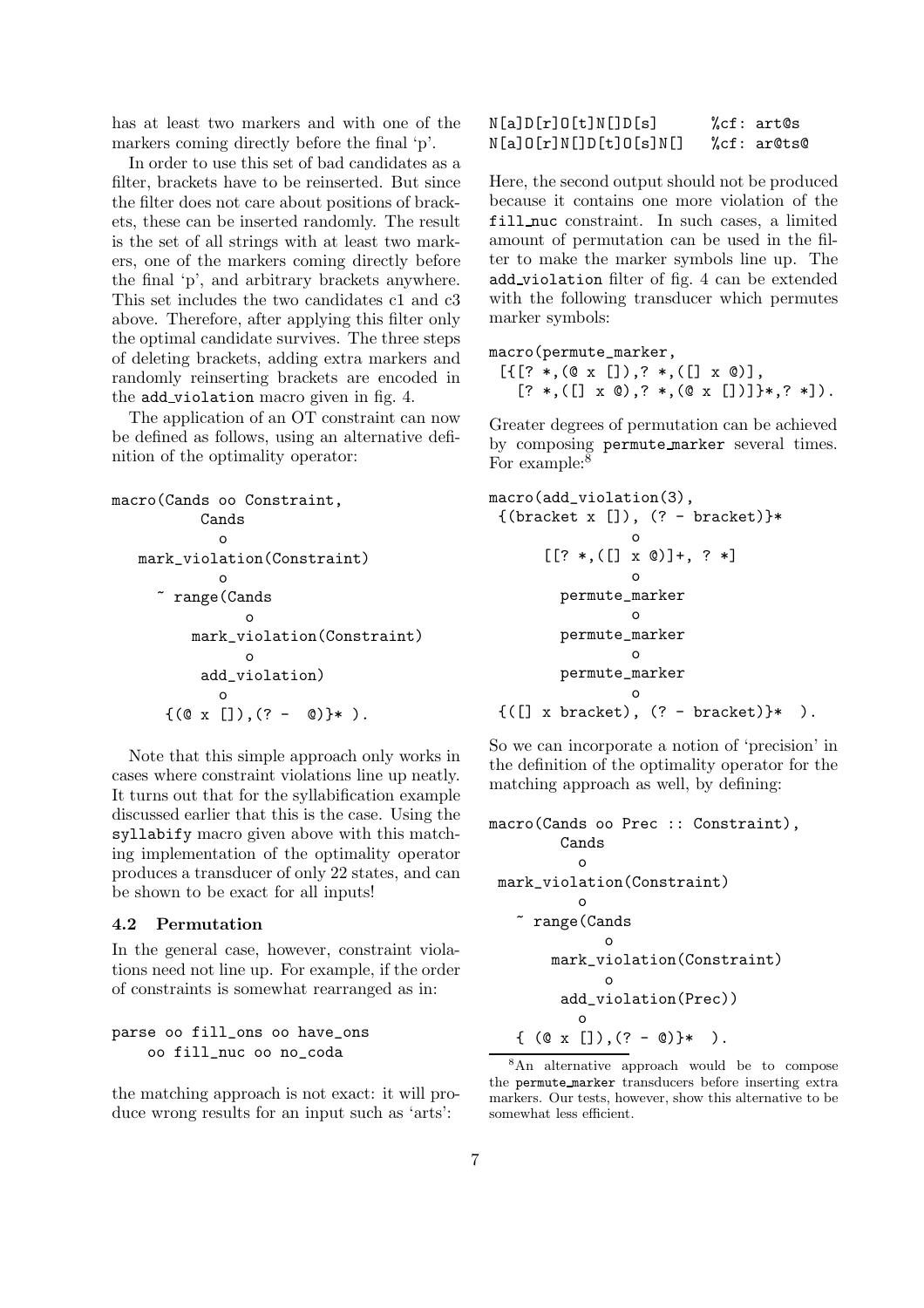```
macro(add_violation,
       \{(bracket x[]), ? - bracket\}^* \qquad % \text{delete brackets}o
            [? *, ([] x 0)] +, ? *] % add at least one 0
                        o
       {([] x \text{ bracket}), ? - \text{ bracket}}* % reinsert brackets
     ).
```
Figure 4: Macro to introduce additional constraint violation marks.

The use of permutation is most effective when constraint violations in alternative candidates tend to occur in corresponding positions. In the worst case, none of the violations may line up. Suppose that for some constraint, the input "bebop" is marked up as:

| c1: @ b @ e b o p |  |  |  |  |                 |  |
|-------------------|--|--|--|--|-----------------|--|
| c2:               |  |  |  |  | b e @ b @ o @ p |  |

In this case, the precision needs to be two in order for the markers in c1 to line up with markers in c2. Similarly, the counting approach also needs a precision of two in order to count the two markers in c1 and prefer this over the greater than two markers in c2. The general pattern is that any constraint that can be treated exactly with counting precision N, can also be handled by matching with precision less than or equal to N. In the other direction, however, there are constraints, such as those in the Prince and Smolensky syllabification problem, that can only be exactly implemented by the matching approach.

For each of the constraint orderings discussed by Prince and Smolensky, it turns out that at most a single step of permutation (i.e. a precision of 1) is required for an exact implementation. We conclude that this OT analysis of syllabification is regular. This improves upon the result of Karttunen (1998). Moreover, the resulting transducers are typically much smaller too. In §5 we present a number of experiments which provide evidence for this observation.

#### 4.3 Discussion

Containment. It might be objected that the Prince and Smolensky syllable structure example is a particularly simple containment theory analysis and that other varieties of OT such as correspondence theory (McCarthy and Prince, 1995) are beyond the scope of matching.<sup>9</sup> Indeed we have relied on the fact that Gen only adds brackets and does not add or delete anything from the set of input symbols. The filter that we construct needs to compare candidates with alternative candidates generated from the same input.

If Gen is allowed to change the input then a way must be found to remember the original input. Correspondence theory is beyond the scope of this paper, however a simple example of an OT where Gen modifies the input is provided by the problem described in §2.2 (from Frank and Satta (1998)). Suppose we modify Gen here so that its output includes a representation of the original input. One way to do this would be to adopt the convention that input symbols are marked with a following 0 and output symbols are marked with a following 1. With this convention Gen becomes:

#### macro(gen,

 $\{[(a \times [a, 0, b, 1])*, (b \times [b, 0, a, 1])!]$  $[(a \times [a, 0, a, 1])*, (b \times [b, 0, b, 1])*]\})$ 

Then the constraint against the symbol a needs to be recast as a constraint against  $[a,1]$ . $^{10}$ And, whereas above *add\_violation* was previously written to ignore brackets, for this case it will need to ignore output symbols

 ${}^{9}$ Kager (1999) compares containment theory and correspondence theory for the syllable structure example.

<sup>10</sup>OT makes a fundamental distinction between markedness constraints (referring only to the surface) and faithfulness constraints (referring to both surface and underlying form). With this mark-up convention, faithfulness constraints might be allowed to refer to both symbols marked with 0 and symbols marked with 1. But note that the Fill and Parse constraints in syllabification are also considered to be faithfulness constraints since they correspond to epenthesis and deletion respectively.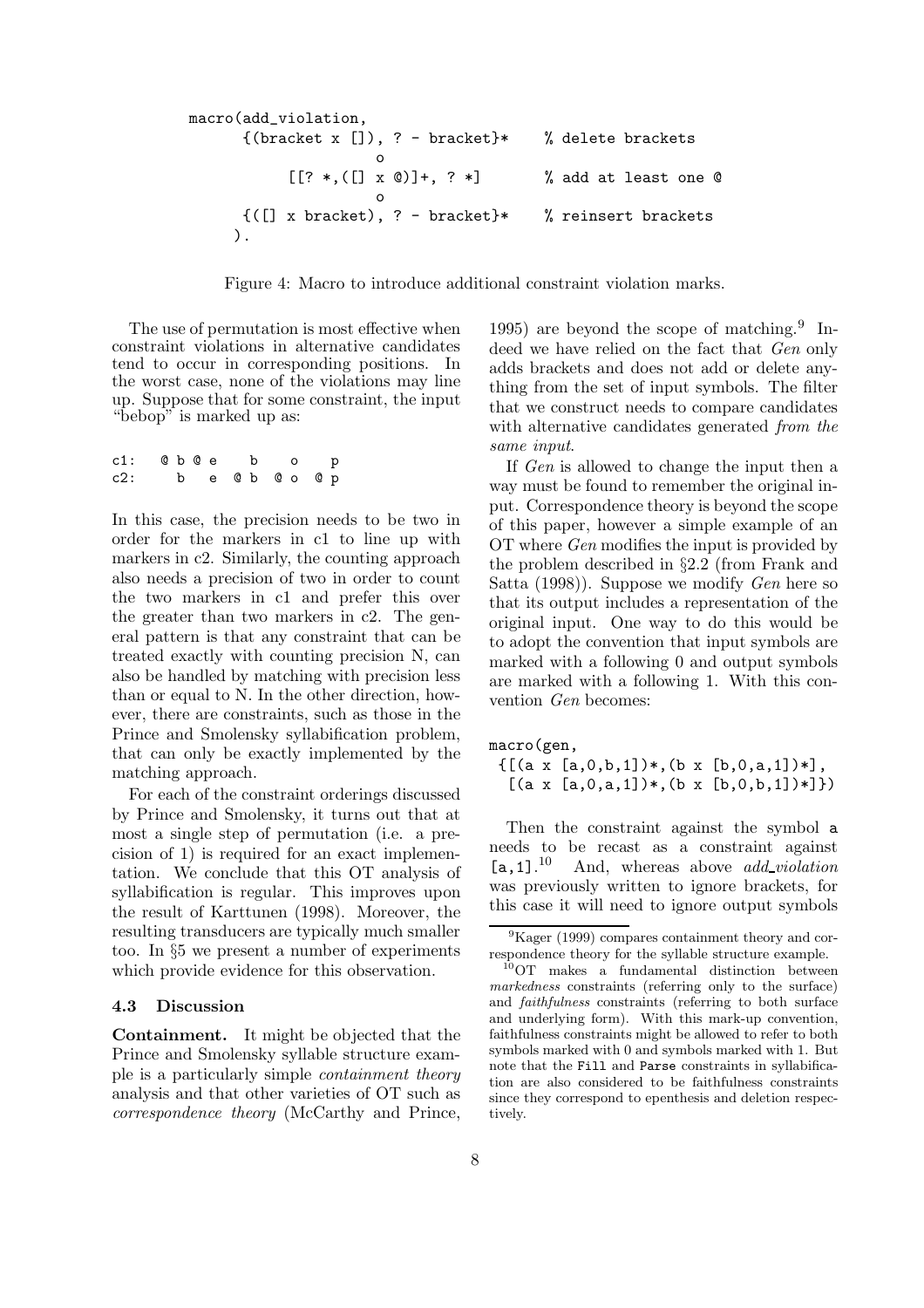(marked with a 1). This approach is easily implementable and with sufficient use of permutation, an approximation can be achieved for any predetermined bound on input length.

Locality. In discussing the impact of their result, Frank and Satta (1998) suggest that the OT formal system is too rich in generative capacity. They suggest a shift in the type of optimization carried out in OT, from global optimization over arbitrarily large representations to local optimization over structural domains of bounded complexity. The approach of matching constraint violations proposed here is based on the assumption that constraint violations can indeed be compared locally.

However, if locality is crucial then one might wonder why we extended the local matching approach with global permutation steps. Our motivation for the use of global permutation is the observation that it ensures the matching approach is strictly more powerful than the counting approach. A weaker, and perhaps more interesting, treatment is obtained if locality is enforced in these permutation steps as well. For example, such a weaker variant is obtained if the following definition of permute marker is used:

```
macro(permute_marker, % local variant
 \{?, [([] x 0), ?, (0 x [])],[(@ x []), ? , ([x 0)] * ).
```
This is a weaker notion of permutation than the definition given earlier. Interestingly, using this definition resulted in equivalent transducers for all of the syllabification examples given in this paper. In the general case, however, matching with local permutation is less powerful.

Consider the following artificial example. In this example, inputs of interest are strings over the alphabet  $\{b, c\}$ . Gen introduces an a before a sequence of b's, or two a's after a sequence of b's. Gen is given as an automaton in fig. 5. There is only a single constraint, which forbids a. It can easily be verified that a matching approach with global permutation using a precision of 1 exactly implements this OT. In contrast, both the counting approach as well as a matching approach based on local permutation can only approximate this OT.<sup>11</sup>



Figure 5: Gen for an example for which local permutation is not sufficient.

#### 5 Comparison

In this section we compare the two alternative approaches with respect to accuracy and the number of states of the resulting transducers. We distinguish between *exact* and *approximat*ing implementations. An implementation is exact if it produces the right result for all possible inputs.

Assume we have a transducer T which correctly implements an OT analysis, except that it perhaps fails to distinguish between different numbers of constraint violations for one or more relevant constraints. We can decide whether this  $T$  is exact as follows.  $T$  is exact if and only if  $T$  is exact with respect to each of the relevant constraints, i.e., for each constraint, T distinguishes between different numbers of constraint violations. In order to check whether T is exact in this sense for constraint  $C$  we create the transducer is  $exact(T, C)$ :

$$
\begin{array}{ll}\n\texttt{macro}(is\_exact(T, C), & T & \\
 & 0 & \\
 & max\_violation(C) & \\
 & 0 & \\
 & \{ (? - @) \times [] \, , @ \} *). \\
\end{array}
$$

If there are inputs for which this transducer produces multiple outputs, then we know that T is not exact for C; otherwise T is exact for C. This reduces to the question of whether  $is\_exact(T, C)$  is ambiguous. The question

<sup>&</sup>lt;sup>11</sup>Matching with local permutation is not strictly more powerful than counting. For an example, change Gen in

this example to:  $\{ [([\] x a), \{b,c\} \ast], [\{b,c\} \ast], [\] x$ [a,a])]}. This can be exactly implemented by counting with a precision of one. Matching with local permutation, however, cannot exactly implement this case, since markers would need to be permuted across unbounded sequences.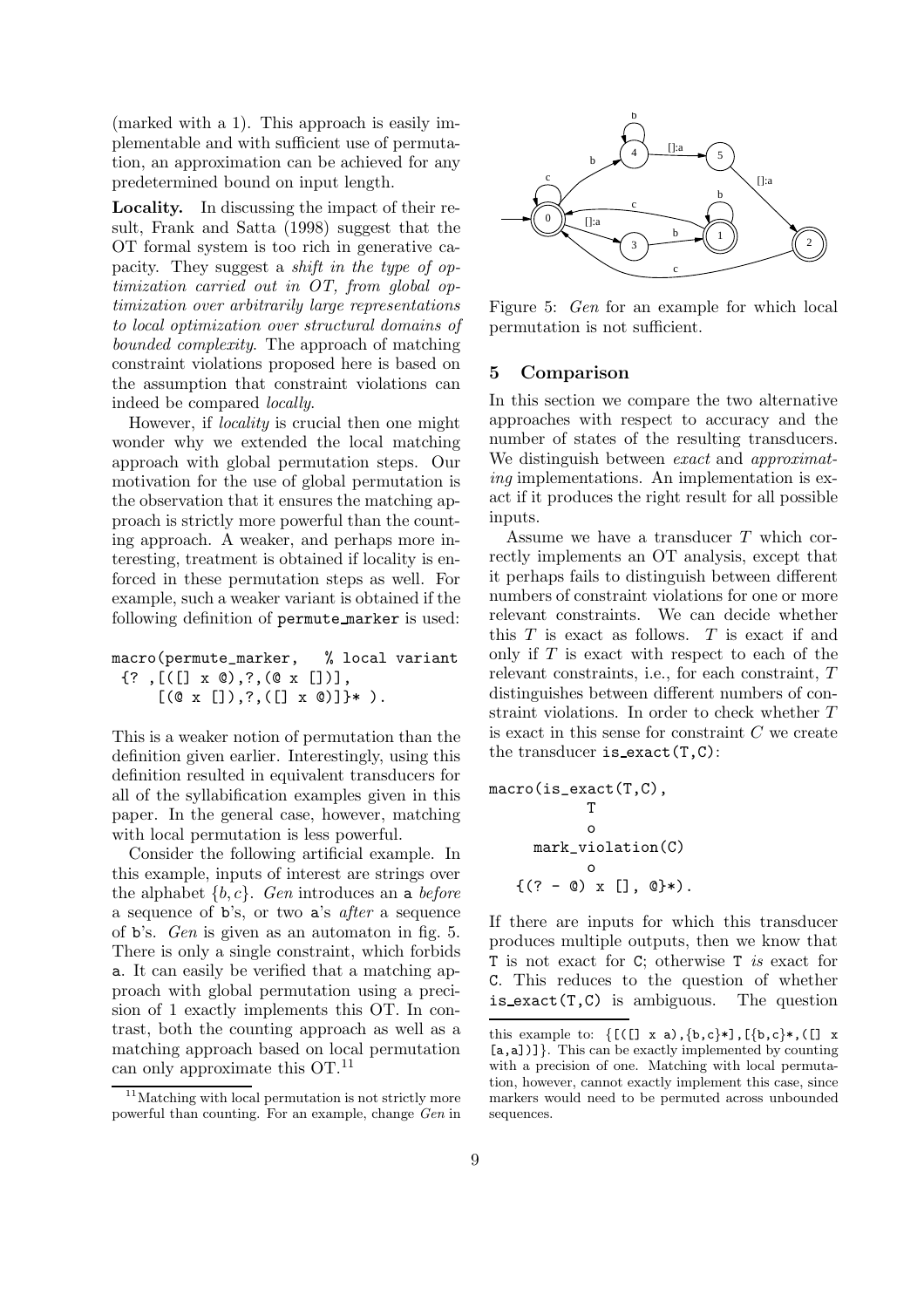of whether a given transducer is ambiguous is shown to be decidable in (Blattner and Head, 1977); and an efficient algorithm is proposed in (Roche and Schabes,  $1997$ ).<sup>12</sup> Therefore, in order to check a given transducer T for exactness, it must be the case that for each of the constraints  $C$ , is exact $(T, C)$  is nonambiguous.

If a transducer T is not exact, we characterize the quality of the approximation by considering the maximum length of input strings for which T is exact. For example, even though T fails the exactness check, it might be the case that

$$
\begin{bmatrix} ? \quad \hat{ } \quad \hat{ } \quad ? \quad \hat{ } \quad \hat{ } \quad \hat{ } \quad \hat{ } \quad \hat{ } \quad \hat{ } \quad \hat{ } \quad \hat{ } \quad \hat{ } \quad \hat{ } \quad \hat{ } \quad \hat{ } \quad \hat{ } \quad \hat{ } \quad \hat{ } \quad \hat{ } \quad \hat{ } \quad \hat{ } \quad \hat{ } \quad \hat{ } \quad \hat{ } \quad \hat{ } \quad \hat{ } \quad \hat{ } \quad \hat{ } \quad \hat{ } \quad \hat{ } \quad \hat{ } \quad \hat{ } \quad \hat{ } \quad \hat{ } \quad \hat{ } \quad \hat{ } \quad \hat{ } \quad \hat{ } \quad \hat{ } \quad \hat{ } \quad \hat{ } \quad \hat{ } \quad \hat{ } \quad \hat{ } \quad \hat{ } \quad \hat{ } \quad \hat{ } \quad \hat{ } \quad \hat{ } \quad \hat{ } \quad \hat{ } \quad \hat{ } \quad \hat{ } \quad \hat{ } \quad \hat{ } \quad \hat{ } \quad \hat{ } \quad \hat{ } \quad \hat{ } \quad \hat{ } \quad \hat{ } \quad \hat{ } \quad \hat{ } \quad \hat{ } \quad \hat{ } \quad \hat{ } \quad \hat{ } \quad \hat{ } \quad \hat{ } \quad \hat{ } \quad \hat{ } \quad \hat{ } \quad \hat{ } \quad \hat{ } \quad \hat{ } \quad \hat{ } \quad \hat{ } \quad \hat{ } \quad \hat{ } \quad \hat{ } \quad \hat{ } \quad \hat{ } \quad \hat{ } \quad \hat{ } \quad \hat{ } \quad \hat{ } \quad \hat{ } \quad \hat{ } \quad \hat{ } \quad \hat{ } \quad \hat{ } \quad \hat{ } \quad \hat{ } \quad \hat{ } \quad \hat{ } \quad \hat{ } \quad \hat{ } \quad \hat{ } \quad \hat{ } \quad \hat{ } \quad \hat{ } \quad \hat{ } \quad \hat{ } \quad \hat{ } \quad \hat{ } \quad \hat{ } \quad \hat{ } \quad \hat{ } \quad \hat{ } \quad \hat{ } \quad \hat{ } \quad \hat{ } \quad \hat{ } \quad \hat{ } \quad \hat{ } \quad \hat{ } \quad \hat{ } \quad \hat{ } \quad \hat{ } \quad \hat{ } \quad \hat{ } \quad \hat{ } \quad \hat{ } \quad \hat{ } \quad \hat{ } \quad \hat{ }
$$

in fact is exact, indicating that T produces the correct result for all inputs of length  $\leq 5$ .

Suppose we are given the sequence of constraints:

### have\_ons >> fill\_ons >> parse >> fill\_nuc >> no\_coda

and suppose furthermore that we require that the implementation, using the counting approach, must be exact for all strings of length  $\leq$  10. How can we determine the level of precision for each of the constraints? A simple algorithm (which does not necessarily produce the smallest transducer) proceeds as follows. Firstly, we determine the precision of the first, most important, constraint by checking exactness for the transducer

```
gen oo P :: have_ons
```
for increasing values for P. As soon as we find the minimal P for which the exactness check succeeds (in this case for  $P=0$ ), we continue by determining the precision required for the next constraint by finding the minimal value of P in:

#### gen oo 0 :: have\_ons oo P :: fill\_ons

We continue in this way until we have determined precision values for each of the constraints. In this case we obtain a transducer with 8269 states implementing:

|  |  | gen oo 0 :: have_ons |
|--|--|----------------------|
|  |  | $oo 1 :: fill_ons$   |
|  |  | oo 8 :: parse        |
|  |  | oo 5 :: fill_nuc     |
|  |  | oo 4 :: no coda      |

In contrast, using matching an exact implementation is obtained using a precision of 1 for the fill nuc constraint; all other constraints have a precision of 0. This transducer contains only 28 states.

The assumption in OT is that each of the constraints is universal, whereas the constraint order differs from language to language. Prince and Smolensky identify nine interestingly different constraint orderings. These nine "languages" are presented in table 2.

In table 3 we compare the size of the resulting automata for the matching approach, as well as for the counting approach, for three different variants which are created in order to guarantee exactness for strings of length  $\leq 5, \leq 10$  and  $\leq 15$  respectively.

Finally, the construction of the transducer using the matching approach is typically much faster as well. In table 4 some comparisons are summarized.

### 6 Conclusion

We have presented a new approach for implementing OT which is based on matching rather than the counting approach of Karttunen (1998). The matching approach shares the advantages of the counting approach in that it uses the finite state calculus and avoids off-line sorting and counting of constraint violations. We have shown that the matching approach is superior in that analyses that can only be approximated by counting can be exactly implemented by matching. Moreover, the size of the resulting transducers is significantly smaller.

We have shown that the matching approach along with global permutation provides a powerful technique technique for minimizing constraint violations. Although we have only applied this approach to permutations of the Prince & Smolensky syllabification analysis, we speculate that the approach (even with local permutation) will also yield exact implementations for most other OT phonological analyses. Further investigation is needed here, particularly with recent versions of OT such as cor-

 $12$ We have adapted the algorithm proposed in (Roche and Schabes, 1997) since it fails to treat certain types of transducer correctly; we intend to provide details somewhere else.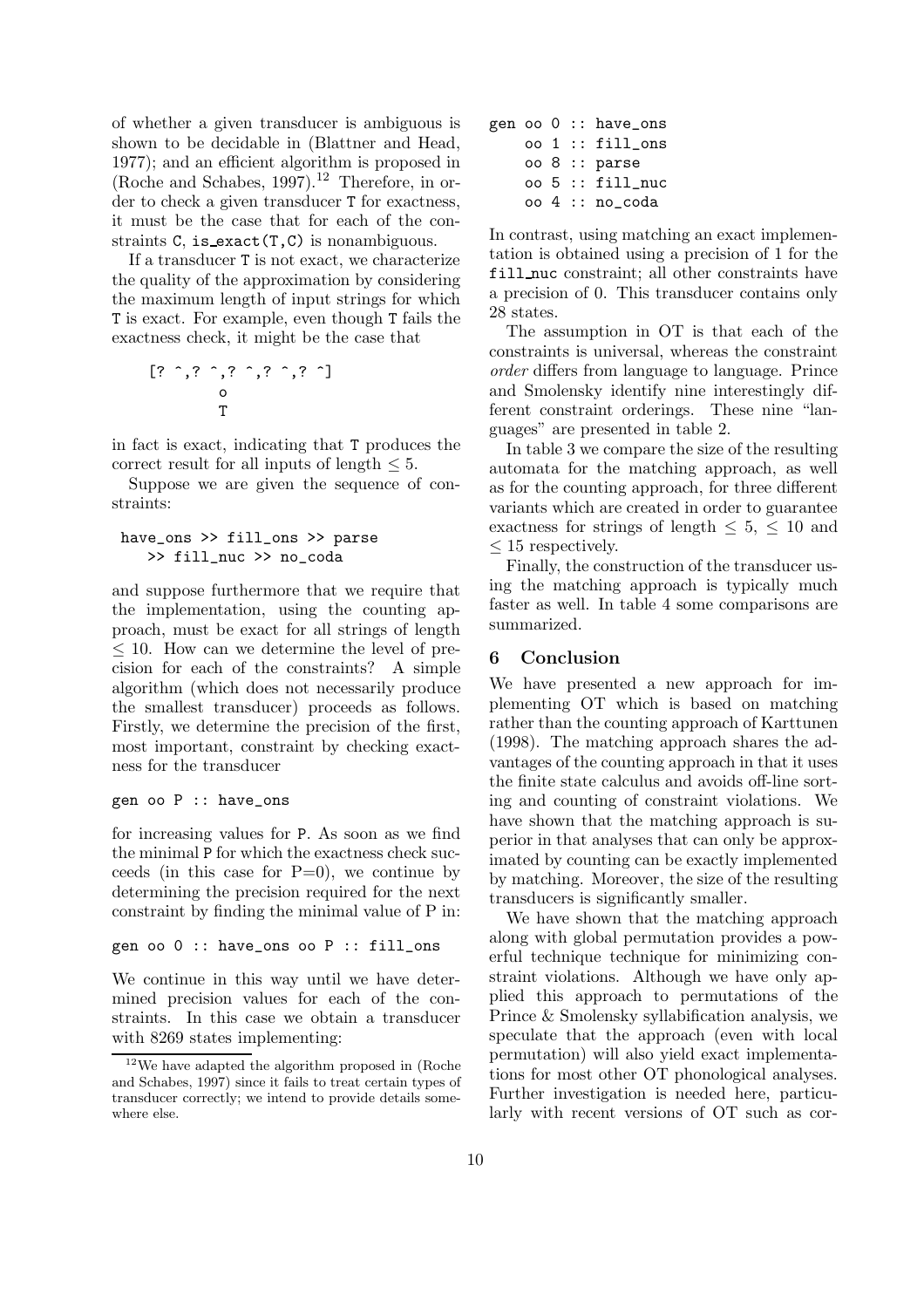| id              | constraint order                                                 |
|-----------------|------------------------------------------------------------------|
| 1               | have ons $\gg$ fill ons $\gg$ no coda $\gg$ fill nuc $\gg$ parse |
| 2               | have ons $\gg$ no coda $\gg$ fill nuc $\gg$ parse $\gg$ fill ons |
| -3              | no_coda $\gg$ fill_nuc $\gg$ parse $\gg$ fill_ons $\gg$ have_ons |
| 4               | have_ons $\gg$ fill_ons $\gg$ no_coda $\gg$ parse $\gg$ fill_nuc |
| 5 <sup>5</sup>  | have ons $\gg$ no coda $\gg$ parse $\gg$ fill nuc $\gg$ fill ons |
| 6               | no_coda $\gg$ parse $\gg$ fill_nuc $\gg$ fill_ons $\gg$ have_ons |
| $7\overline{ }$ | have_ons $\gg$ fill_ons $\gg$ parse $\gg$ fill_nuc $\gg$ no_coda |
| 8               | have_ons $\gg$ parse $\gg$ fill_ons $\gg$ fill_nuc $\gg$ no_coda |
| 9               | parse $\gg$ fill_ons $\gg$ have_ons $\gg$ fill_nuc $\gg$ no_coda |

Table 2: Nine different constraint orderings for syllabification, as given in Prince and Smolensky, chapter 6.

| Method   | Exactness |     | Constraint order |      |     |    |     |       |       |       |  |  |  |
|----------|-----------|-----|------------------|------|-----|----|-----|-------|-------|-------|--|--|--|
|          |           |     |                  |      |     |    |     |       |       |       |  |  |  |
| matching | exact     | 29  | 22               | 20   |     |    |     | 28    | 23    | 20    |  |  |  |
| counting | $\leq 5$  | 95  | 220              | 422  | 167 | 10 | 240 | 1169  | 2900  | 4567  |  |  |  |
| counting | $\leq 10$ | 280 | 470              | 1667 | 342 |    | 420 | 8269  | 13247 | 16777 |  |  |  |
| counting | $\leq 15$ | 465 | 720              | 3812 | 517 | 10 | 600 | 22634 | 43820 | 50502 |  |  |  |

Table 3: Comparison of the matching approach and the counting approach for various levels of exactness. The numbers indicate the number of states of the resulting transducer.

respondence theory. Another line of further research will be the proper integration of finite state OT with non-OT phonological rules as discussed, for example, in papers collected in Hermans and van Oostendorp (1999) .

Finally, we intend also to investigate the application of our approach to syntax. Karttunen (1998) suggests that the Constraint Grammar approach of Karlsson et al. (1995) could be implemented using lenient composition. If this is the case, it could most probably be implemented more precisely using the matching approach. Recently, Oflazer (1999) has presented an implementation of Dependency syntax which also uses lenient composition with the counting approach. The alternative of using a matching approach here should be investigated.

# References

- Meera Blattner and Tom Head. 1977. Singlevalued a-transducers. Journal of Computer and System Sciences, 15(3):328–353.
- Mark T. Ellison. 1994. Phonological derivation in optimality theory. In Proceedings of the 15th International Conference on Compu-

tational Linguistics (COLING), pages 1007– 1013, Kyoto.

- Robert Frank and Giorgio Satta. 1998. Optimality theory and the computational complexity of constraint violability. Computational Linguistics, 24:307–315.
- Dale Gerdemann and Gertjan van Noord. 1999. Transducers from rewrite rules with backreferences. In Ninth Conference of the European Chapter of the Association for Computational Linguistics, Bergen Norway.
- Ben Hermans and Marc van Oostendorp, editors. 1999. The Derivational Residue in Phonological Optimality Theory, volume 28 of Linguistik Aktuell/Linguistics Today. John Benjamins, Amsterdam/Philadelphia.
- C. Douglas Johnson. 1972. Formal Aspects of Phonological Descriptions. Mouton, The Hague.
- René Kager. 1999. Optimality Theory. Cambridge UP, Cambridge, UK.
- Ronald Kaplan and Martin Kay. 1994. Regular models of phonological rule systems. Computational Linguistics, 20(3):331–379.
- Fred Karlsson, Atro Voutilainen, Juha Heikkilä, and Arto Anttila. 1995. Constraint Gram-